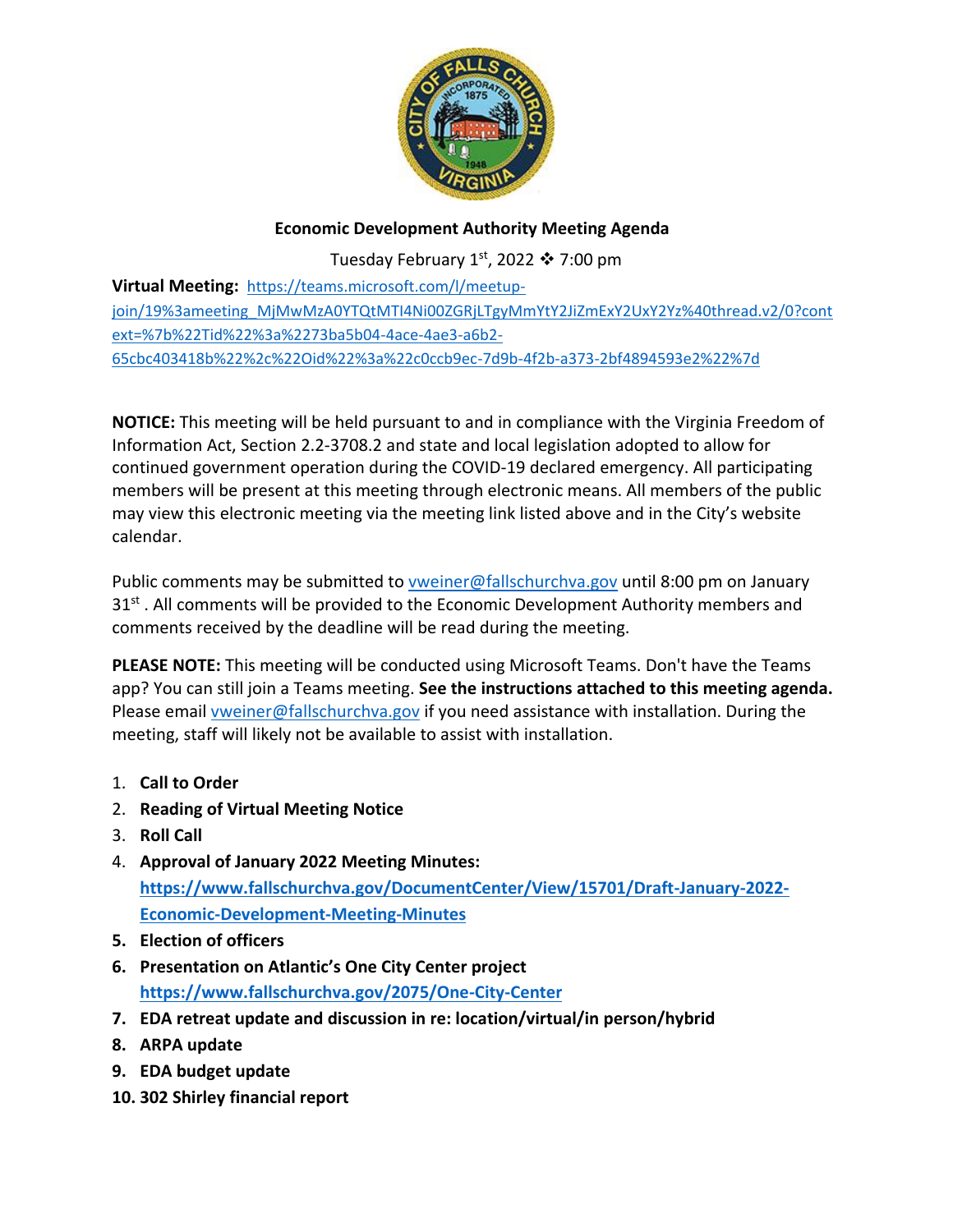**11. Wayfinding 12. Adjournment**



Economic Development Authority Staff liaison: Valerie Weiner, 571-419-4651, [vweiner@fallschurchva.gov](mailto:vweiner@fallschurchva.gov)

## **Instructions for joining a Microsoft Teams meeting:**

[Click here to watch a video with instructions for joining a Teams meeting](https://www.microsoft.com/en-us/videoplayer/embed/RE3Oz24?pid=ocpVideo0-innerdiv-oneplayer&postJsllMsg=true&maskLevel=20&market=en-us)

## Join a Teams meeting on a phone or tablet

- 1. Click the meeting link provided.
- 2. **Download the Teams app for your device when prompted**:
	- Type in your name.
	- Choose the audio and video settings you want.
- 3. Select **Join now**.
- 4. Depending on meeting settings, you'll get in right away, or go to a lobby where someone in the meeting can admit you.

Join a Teams meeting on the web or through a web browser on a phone or tablet

Don't have the Teams app? You can still join a Teams meeting.

- 1. Click or copy and paste the meeting link provided.
- 2. You have two choices:
	- **Download the Windows app**: Download the Teams app.
	- **Join on the web instead**: Join a Teams meeting on the web.
- 3. Type in your name.
- 4. Choose the audio and video settings you want.
- 5. Select **Join now**.
- 6. Depending on meeting settings, you'll get in right away, or go to a lobby where someone in the meeting can admit you.